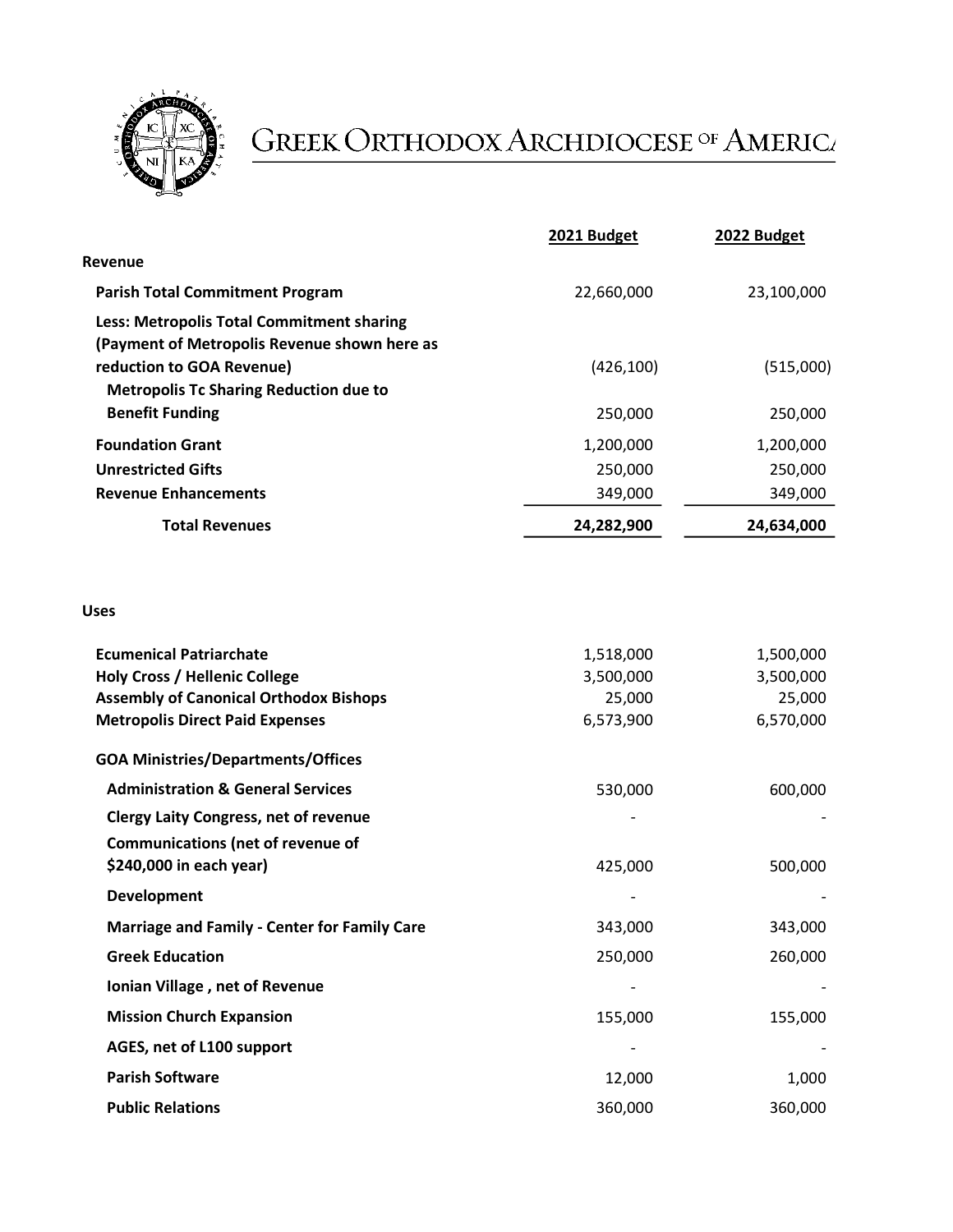

## GREEK ORTHODOX ARCHDIOCESE OF AMERICA

|                                                                                          | 2021 Budget | 2022 Budget |
|------------------------------------------------------------------------------------------|-------------|-------------|
| <b>Registry</b>                                                                          | 1,000       | 30,000      |
| <b>Religious Education</b>                                                               | 405,000     | 350,000     |
| Stewardship, Outreach and Evangelism                                                     | 250,000     | 260,000     |
| <b>Ecumenical</b>                                                                        | 481,000     | 485,000     |
| <b>Eparchial Synod &amp; Archives</b>                                                    | 288,000     | 145,000     |
| <b>Finance</b>                                                                           | 720,000     | 720,000     |
| <b>Information Technology</b>                                                            | 650,000     | 600,000     |
| <b>Internet Ministries</b>                                                               | 615,000     | 550,000     |
| <b>Office of the Archbishop</b>                                                          | 777,000     | 777,000     |
| Correspondance                                                                           | 254,000     | 254,000     |
| <b>Office of the Chancellor</b>                                                          | 425,000     | 550,000     |
| <b>Philanthropy &amp; Clergy Assistance</b>                                              | 100,000     | 100,000     |
| <b>Pre-ordination evaluation</b>                                                         | 100,000     | 100,000     |
| <b>Retired Bishops</b>                                                                   | 300,000     | 300,000     |
| <b>Unassigned Clergy</b>                                                                 |             | 115,000     |
| Youth & Youth Safety                                                                     | 520,000     | 595,000     |
| <b>Affiliates and Others</b><br>Affiliates and other GOA Payroll, Payroll                |             |             |
| Tax, and Benefits                                                                        | 750,000     | 780,000     |
| related expenses                                                                         | (750,000)   | (780,000)   |
| <b>Hellenic Center</b><br>Archdiocesan Council, Committee, &                             |             | 24,000      |
| <b>Synodal Meetings</b>                                                                  | 100,000     | 100,000     |
| <b>Building Repairs (excluding Cap expenses)</b><br>Maintenance, Leases, & Other General |             | 100,000     |
| <b>Expenses</b>                                                                          | 440,000     | 440,000     |
| <b>Property and Liability Insurance</b>                                                  | 1,700,000   | 1,750,000   |
| (allocated to Metropolises)                                                              | (850,000)   | (875,000)   |
| Utilities, Telephone, Postage, Printing                                                  | 350,000     | 350,000     |
| <b>Legal Counsel</b>                                                                     | 275,000     | 285,000     |
|                                                                                          |             |             |